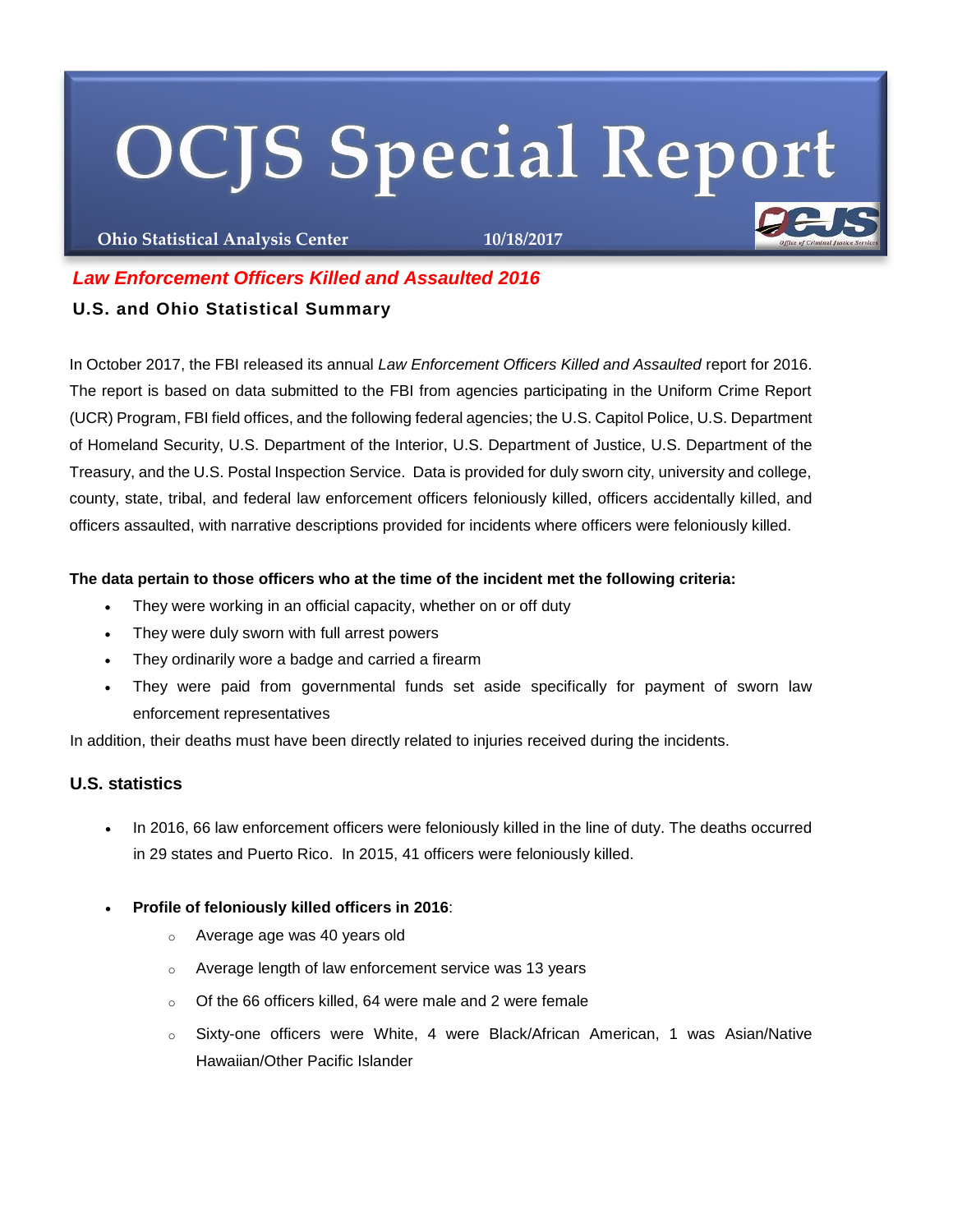## **Characteristics of the incidents surrounding officer felonious killings:**

- o 14 percent (9) of officers were killed while investigating suspicious persons or circumstances.
- $\circ$  6 percent (4) occurred during traffic pursuits or stops
- o 26 percent (17) occurred in ambush situations.
- o 5 percent (3) were killed in an unprovoked attack.
- o 9 percent (6) were killed during tactical situations
- $\circ$  14 percent (9) occurred during arrest situations.
- o 20 percent (13) were killed in answering disturbance calls.
- o 8 percent (5) were killed while conducting investigative activity.
- o Ninety-four percent (62) of the 66 officers were killed by a firearm. Of those killed by a firearm, 60 percent (37) were killed with handguns, 39 percent (24) were killed with rifles, and 1 percent (1) were killed with a shotgun. Eleven officers attempted to fire their own weapon and 14 fired their own weapon during the incidents. Thirty-one percent (19) of firearm deaths of officers occurred when the distance between the victim and offender was between 0-5 feet.
- $\circ$  Seventy-seven percent (51) of all officers feloniously killed were wearing body armor at the time of their murder.
- o Fifty-nine offenders were identified in connection with the 66 homicides. The average age of the alleged offenders was 34 years. Fifty-five offenders were identified as male and 4 were not identified by gender. Of those whose race was reported, 31 percent (15) were black, 67 percent (32) were white, 2 percent (1) were American Indian/Alaska Native. Seventy-six percent (45) had prior criminal arrests, and 24 percent (14) were under judicial supervision at the time of the felonious incident.
- o Over a 10-year period, 54 percent of felonious killings of officers occurred in the P.M. hours between noon and midnight, while 46 percent of felonious killing occurred in the A.M. hours. In 2016, 42 percent of felonious killings occurred during the A.M. hours while 56 percent of felonious killings occurred during the P.M. hours (hours were not reported for one incident).
- o Over a 10-year period, 46 percent of felonious killing of officers occurred between Thursday and Saturday, while the remaining 54 percent occurred between Sunday and Wednesday. During this 10 year period, more felonious killings occurred on Thursdays and Saturdays than any other day. In 2016, the most felonious killings occurred on Wednesday (15).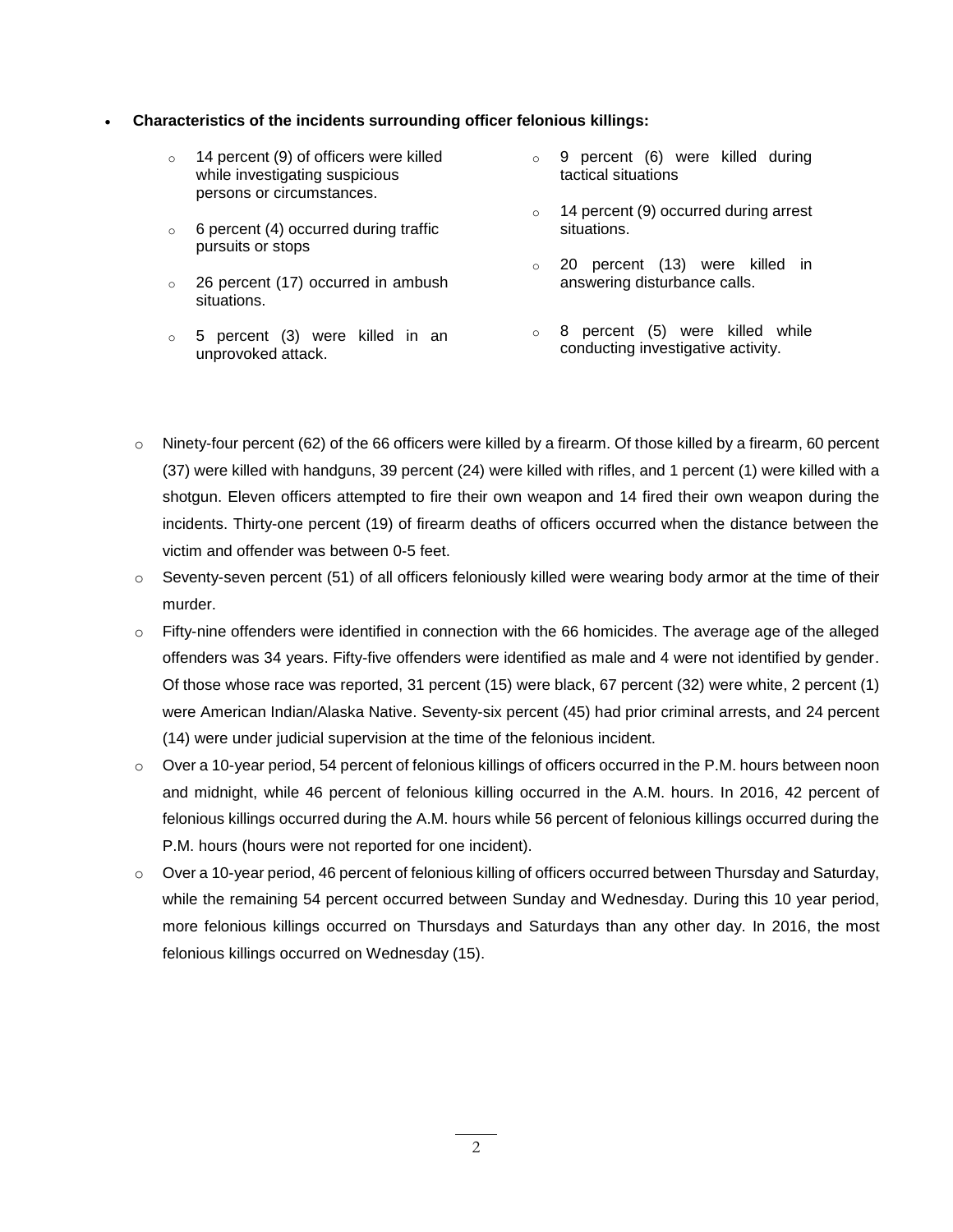## **Characteristics of the incidents surrounding officer accidental deaths:**

- o 50 percent (26) died as a result of automobile accidents.
- o 13 percent (7) died in motorcycle accidents.
- o 2 percent (1) died in an aircraft accident.
- $\circ$  4 percent (2) officers drowned.
- o 23 percent (12) were stuck by vehicles.
- o 6 percent (3) were accidentally shot. All three were the result of crossfire, mistaken for subject or other firearm mishap.
- o 2 percent (1) died from other types of accidents

### **Characteristics of the incidents surrounding officer assaults:**

- $\circ$  57,180 officers were assaulted in the line of duty in 2016, a rate of 9.8 per 100 sworn officers. Of these, 29 percent sustained injuries. Thirty-one percent of officers were assaulted with personal weapons, such as hands, fists, or feet. Eleven percent were assaulted with knives or other cutting instruments. Twelve percent were attacked with firearms and 23 percent were attacked with other dangerous weapons.
- $\circ$  Roughly one-third of officers were assaulted while handling a disturbance call. In other circumstances, 16 percent were assaulted while attempting arrest and 13 percent were assaulted while handling, transporting, or in custody of a prisoner.

### **Ohio statistics**

- There were two officers feloniously killed in Ohio in 2016. Since 2007 there have been 14 felonious killings in Ohio. Both officers died from wounds sustained by a firearm.
	- o A 54-year-old police officer with the Columbus Division of Police was fatally wounded during a tactical situation that began late in the evening on April 9 and lasted into the next day. The veteran officer, who had 27 years of law enforcement experience, was part of a SWAT team assigned to execute an arrest warrant for a man who was wanted for aggravated arson. The individual was suspected of starting a fire inside the home of his estranged wife. The SWAT team arrived at the residence and the negotiation team attempted to communicate with the man over a loudspeaker, but he refused to leave the residence. Two SWAT members entered the basement in an attempt to turn off the power to the house. The man heard the officers beneath him, and he started shooting through the floor at them. A SWAT officer then drove an armored vehicle to the rear of the residence. He parked the vehicle and stood, wearing body armor, in the open hatch behind the turret with his rifle pointed toward the residence. Around 2:30 a.m. on April 10, the suspect fired a 9 mm semiautomatic handgun out his back bedroom window in the direction of the armored vehicle. One of the rounds struck the victim officer above his left eye as he stood in the vehicle's open hatch. Officers removed the victim officer from the armored vehicle, and he was taken to a local hospital. A short time later, the house started burning. After a several hour standoff, members of the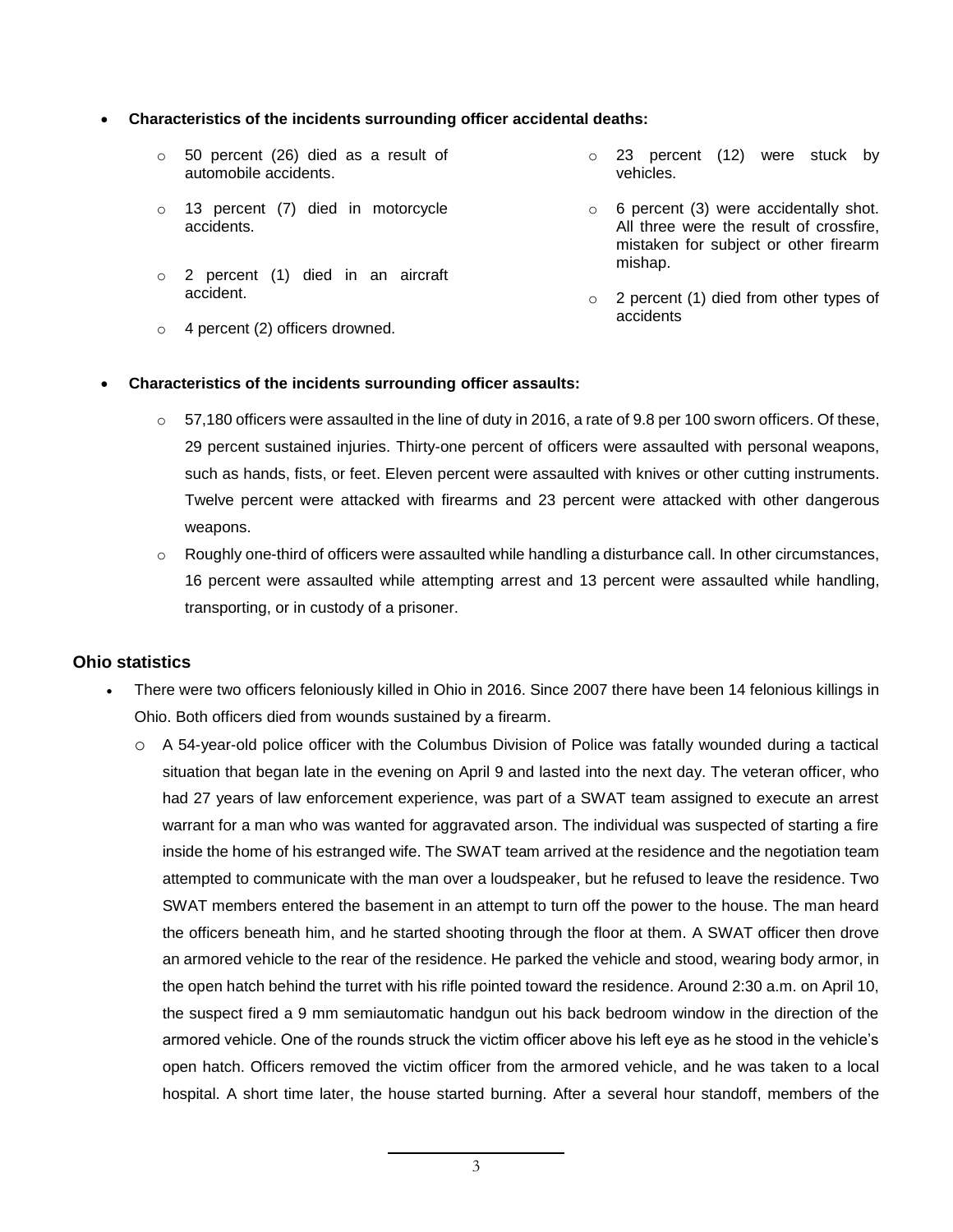SWAT team arrested the suspect. The victim officer died at the hospital on April 12 from the gunshot wound to the front of his head. The 44-year-old suspect was charged with Aggravated Arson, two counts of Aggravated Murder of a Law Enforcement Officer, four counts of Felony Assault, and four counts of Attempted Murder.

- o At 10:45 p.m. on January 17, a 34-year-old patrol officer with the Danville Police Department (DPD) was killed in an ambush. Around 11:20 p.m., a caller advised 911 dispatch that an individual had threatened to kill a cop, and Danville officers were in danger. Dispatchers then attempted to contact the DPD patrol officer several times on his radio and phone, but were unable to reach the veteran officer, who had 12 years of law enforcement experience. Officers responded to the parking lot of the Danville Municipal Building and observed an officer's hat on the ground and blood on the yellow parking blocks. In the same area, officers located the body of the missing officer. The victim officer, who had been wearing body armor, had suffered a fatal gunshot wound to the rear of the head from a .380-caliber semiautomatic handgun. The victim officer's vest and duty belt, along with his 9 mm semiautomatic handgun, had been removed and were unaccounted for. The victim officer's cruiser was also missing. Soon after, dispatch advised officers a fire had been set at a house, which turned out to be the residence of the suspect's exgirlfriend. A short time later, the ex-girlfriend exited her house followed closely by the suspect. The DPD shouted commands for both individuals to get on the ground. The suspect fled on foot into the fenced area of a nearby football field and unsuccessfully attempted to scale the fence. The suspect then put his hands in the air and began walking toward the chief. The chief ordered the suspect to get on the ground, and this time, the suspect obeyed. The chief held the suspect at gunpoint until backup arrived and secured the suspect in handcuffs. At that time, the chief noticed the victim officer's vest and service weapon underneath the bleachers. The 32-year-old suspect, a known drug user and dealer who was under supervision at the time of the incident, had a prior criminal record including a violent crime, drug law violation, weapons violation, and an assaulting an officer/resisting arrest charge. He was arrested and charged with Aggravated Murder, Death of a Specified Law Enforcement Officer, Firearm Law Violation, Grand Theft, and Grand Theft of a Motor Vehicle.
- Since 2007, there have been 13 officers accidentally killed in Ohio. Three Ohio officers were accidentally killed in 2016.
- During 2016, 240 Ohio agencies reported 406 assaults on officers. Eighty-three percent of the assaults were committed with a personal weapon. Eleven percent of assaults were committed with other dangerous weapons and 6 percent of officers were reported to have been injured with a firearm.
- The rate of assault per 100 officers in Ohio in 2016 was 3.3, which is significantly below the U.S. rate of 9.8 per 100 officers.